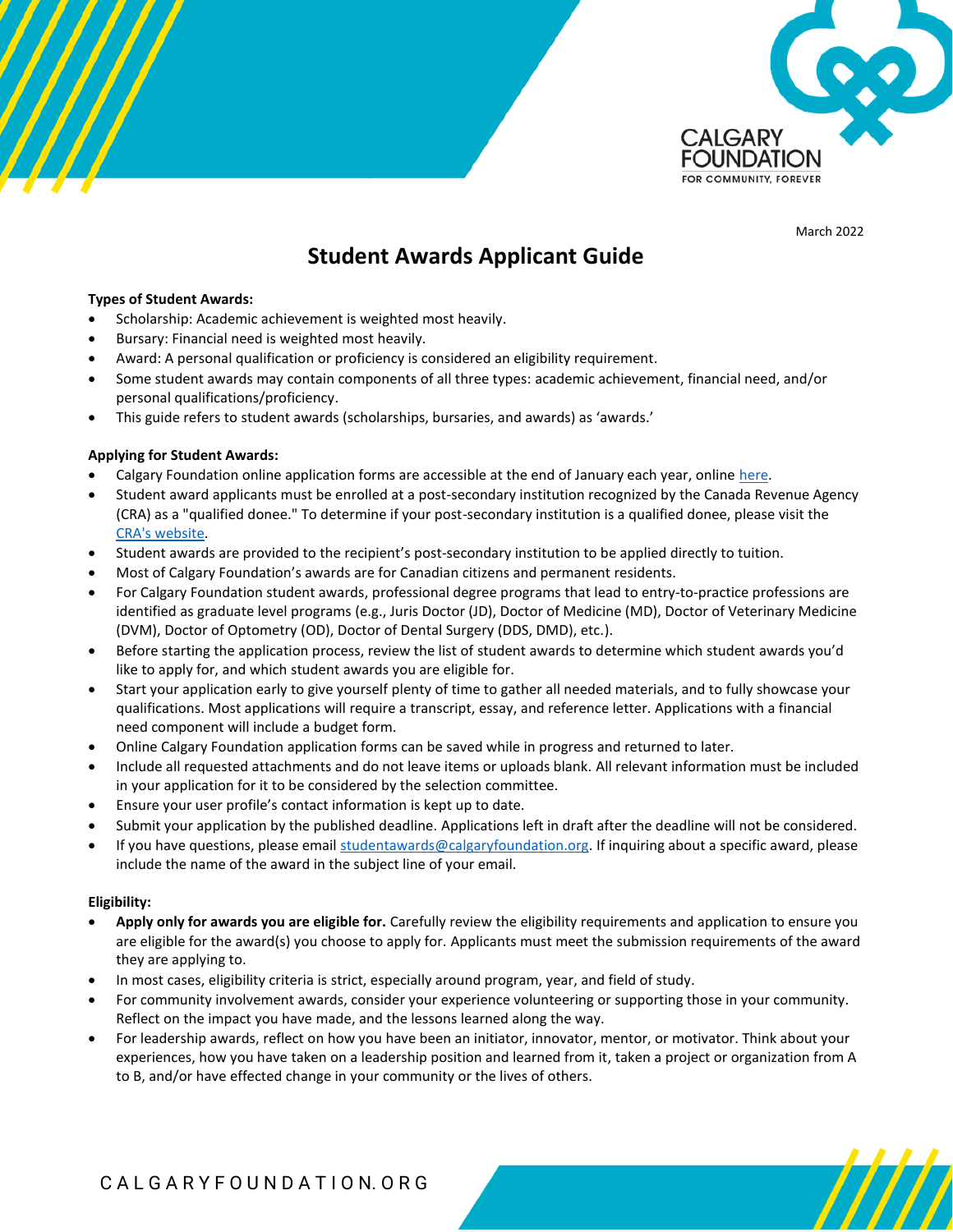

/////

- If you have not received an acceptance letter to your post-secondary institution or program of study prior to your application's submission deadline, you are still eligible to apply! Confirmation of enrollment is not required when you submit your application. If chosen as the award recipient, you must meet the award's eligibility criteria and provide confirmation of enrolment at that time.
- If you are planning a gap year following graduation from Grade 12, please read award criteria carefully. Select awards are available to students planning a gap year, however students must apply for post-secondary entrance awards during their Grade 12 year.

### **Completing Application and Essay Responses:**

- Read question prompts and essay questions carefully.
- Be clear and concise in your essay, focus on quality, not quantity. Be mindful of required word count.
- Proofread your application's responses and essay, and if possible, have it proofread by another individual. Avoid spelling and grammar mistakes.
- Ensure the information provided in your essay reflects the goals and intent of the award. Relate your experiences directly to the award's criteria and questions, describing how your experiences have impacted yourself and others.
- Whenever possible, provide uploaded files as PDF files. Most files can be saved as a PDF or "printed to PDF."

### **Unofficial Transcripts and Average Grade/GPA:**

- An official transcript is not required for your application.
- To obtain an unofficial high school transcript, access your school's website for information about acquiring your transcript. This information is often found under 'Student Services'. This resource will often provide information about how to request your transcript online or who to contact to obtain your transcript.
- In Alberta, unofficial high school transcripts known as Detailed Academic Reports (DAR) can be obtained through Alberta Educations' myPass website.
- To obtain an unofficial post-secondary transcript, login to your post-secondary's online student portal. Usually within the 'Academic' section an option is available to preview, save, or print an unofficial transcript.
- For questions about average grade/GPA, read the question carefully. Some applications will request your cumulative GPA, while others will request grades for the most recent semester only. If your final grades are not yet available, calculate your most recent average grade using in progress grades at the time of application submission.

### **Financial Need:**

- For awards with financial need criteria, applicants are asked to complete [a budget form](https://calgaryfoundation.org/wp-content/uploads/2022-Calgary-Foundation-Scholarship-and-Bursary-Budget-Form.pdf) and provide additional information about their financial circumstances.
- Review the directions within the budget form carefully. The budget form is built to auto-calculate a shortfall or surplus based on entered expenses and resources. It is important to ensure the form is completed accurately and correctly. The PDF form is best accessed using an Adobe product, like the free Adobe Acrobat Reader software available online. (Please demonstrate caution if accessing software online.)
- For the financial circumstances question, expand on the information in your budget form or within the application. Within this section, consider including information about how financial support will help you achieve your educational goals, sources of financial aid, familial support, employment, unexpected or additional expenses recently encountered, and/or household or personal situation changes that has impacted finances for education.
- To view the definition of independent and dependent students, please visit [here.](https://studentaid.alberta.ca/policy/student-aid-policy-manual/eligibility-for-student-loans-and-grants/independent-and-dependent-students/)

### C A L G A R Y F O U N D A T I O N. O R G